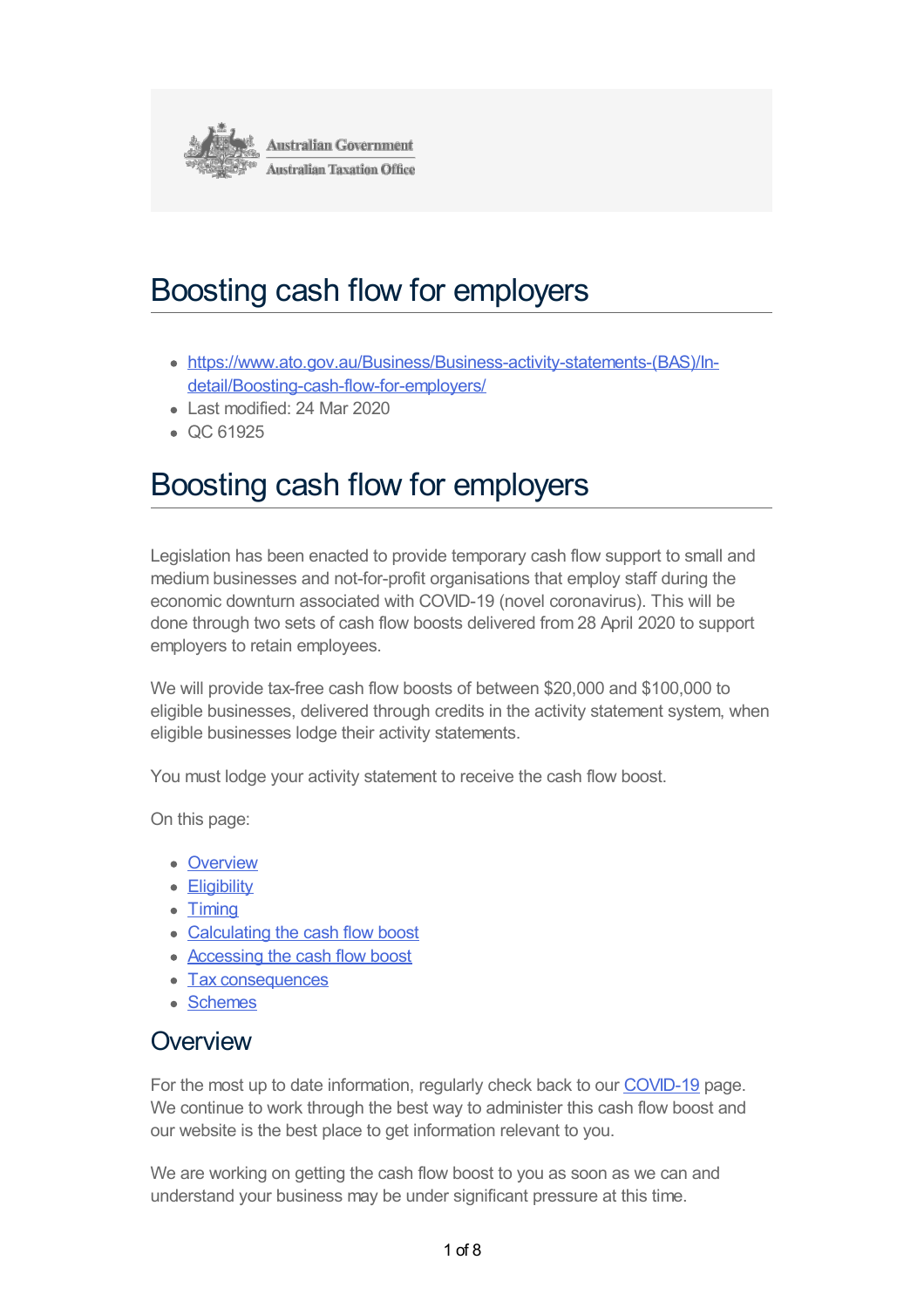If you are eligible, you do not need to separately apply and upon lodgment of your activity statement, your first amount will automatically be credited to your account but no earlier than 28 April 2020.

The cash flow boosts will be made from the Government's announced date of 28 April 2020. If you lodge early, you will not receive the cash flow boost before this date.

Eligible businesses, including not-for-profit organisations, must have held an ABN on 12 March 2020 and lodge your activity statement to receive the credit. Charities registered with the Australian Charities and Not-for-profits Commission are eligible, regardless of when they were registered, if they meet the other eligibility requirements.

## **Eligibility**

You will be eligible to receive the cash flow boost if you are a small or medium business entity, including not-for-profit organisations, sole traders, partnership, company or trust that:

- held an ABN on 12 March 2020 and continues to be active
- has an aggregated annual turnover under \$50 million (generally based on prior year turnover)
- made eligible payments you are required to withhold from (even if the amount you need to withhold is zero).

Eligible payments include:

- salary and wages
- director fees
- eligible retirement or termination payments
- compensation payments
- voluntary withholding from payments to contractors.

In addition, you must also have either:

- derived business income in the 2018–19 income year and lodged your 2019 tax return on or before 12 March 2020
- made GST taxable, GST-free or input-taxed sales in a previous tax period (since 1 July 2018) and lodged the relevant activity statement on or before 12 March 2020.

We will generally determine whether you are a small or medium business entity based on your most recent income tax assessment for a prior year. However, where you do not have any income tax assessments for prior years, you may still be eligible if we are satisfied, based on other information we hold, that you are in business and would have an aggregated annual turnover under \$50 million.

We may also give you further time to provide us notice that business income or supplies were made. This will generally be the case where you have a lodgment deferral in place. If you did not have a lodgment deferral in place, you will not become eligible if you lodge or amend returns for those periods now.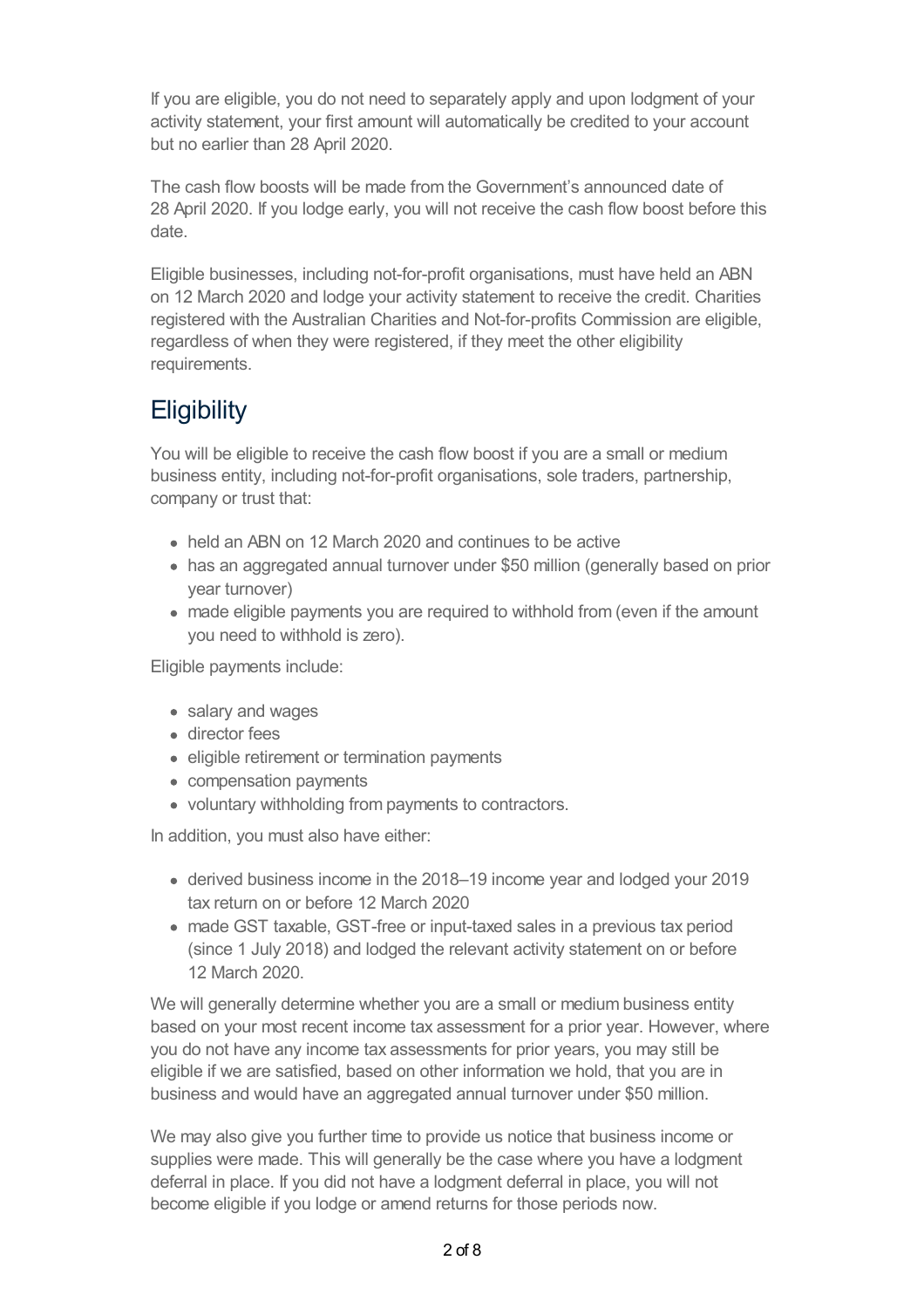#### Eligibility for additional cash flow boosts

All eligible entities that received initial cash flow boosts may be entitled to additional cash flow boosts.

#### Not for profit organisations including charities

To be eligible, not-for-profit organisations (excluding charities) must have all of the following:

- held an active ABN on 12 March 2020
- have an aggregate annual turnover of less than \$50 million
- made payments to employees.

Charities registered with the Australian Charities and Not-for-profits Commission are eligible, regardless of when they were registered, if they meet the other eligibility requirements.

We will use the aggregated annual turnover in the most recent previous year's tax return to determine eligibility.

If a not-for-profit organisation or charity is not required to lodge a tax return, they may still be eligible if we are satisfied, based on information available, that their aggregated annual turnover is under \$50 million.

## **Timing**

#### Initial cash flow boost

The initial cash flow boosts will be delivered as credits in the activity statement system from the Government's announced date of 28 April 2020. If you lodge early, you will not receive the cash flow boost before this date.

If you lodge:

- quarterly, you will be eligible to receive the credit for
	- quarter 3, March 2020 (lodgment due date 28 April 2020)
	- quarter 4, June 2020 (lodgment due date 28 July 2020).
- monthly, you will be eligible to receive the credit for the lodgment periods of
	- March 2020 (lodgment due date 21 April 2020)
	- April 2020 (lodgment due date 21 May 2020)
	- May 2020 (lodgment due date 21 June 2020)
	- June 2020 (lodgment due date 21 July 2020).

#### Lodgment deferrals

As the cash flow boost is generated on lodgment of an eligible activity statement, if a lodgment deferral has been granted by us, the cash flow boost will generally be made at the time of the deferred lodgment. This ensures that eligible entities that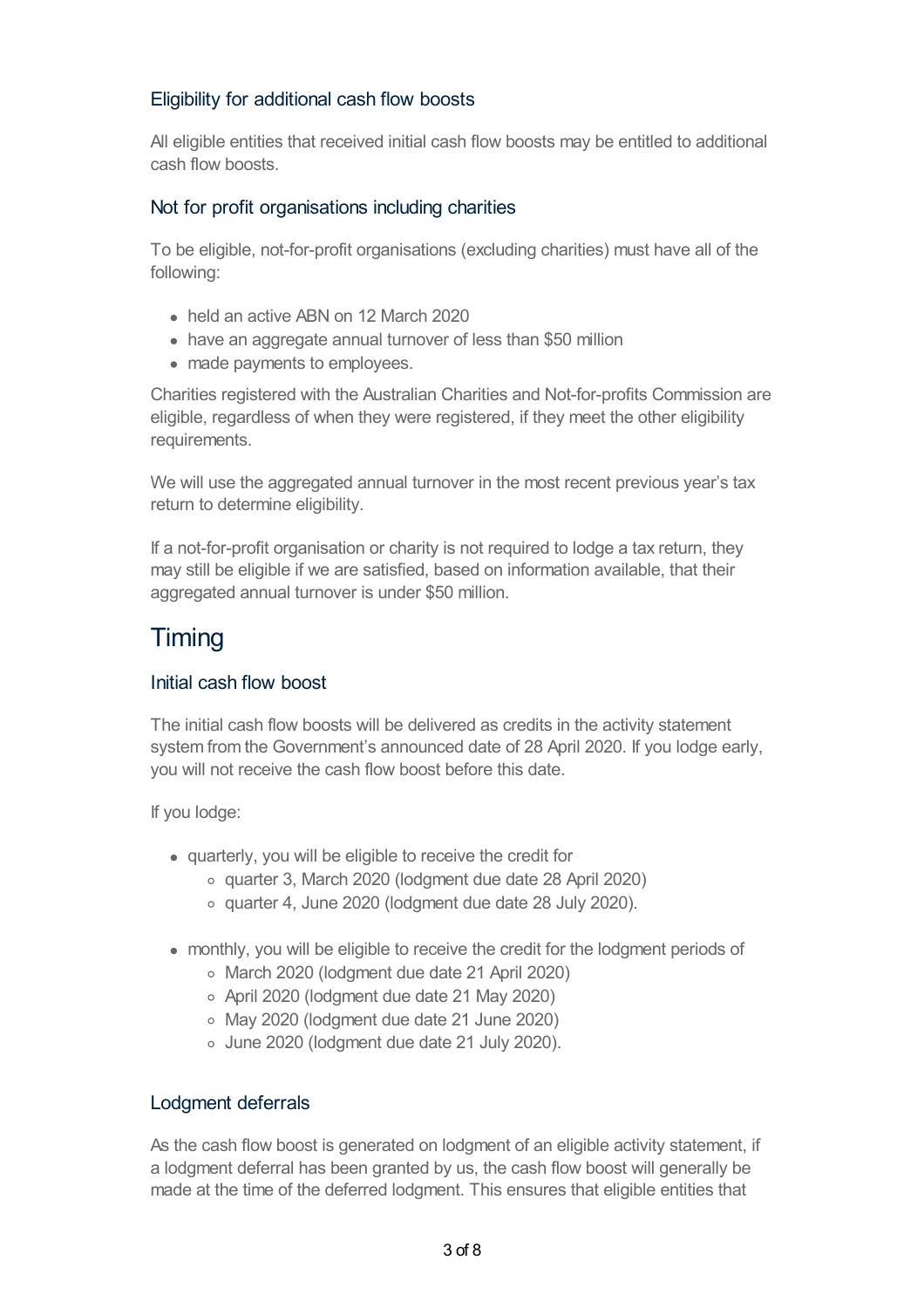have received deferrals, for example, due to recent natural disasters, do not miss out on the payment or have to forgo their extended time to lodge to qualify.

However, you may choose to lodge before the deferred due date (but only on or after 28 April 2020) in order to access the cash flow boost earlier, for example, if you are expecting GST refunds.

To be entitled to the cash flow boost, eligible entities need to lodge the relevant activity statements within two years of when the activity statements were due to be lodged. This ensures that the Boosting Cash Flow for Employers measure is targeted at helping employers during the period affected by COVID-19.

#### Additional cash flow boost

Eligible entities who received initial cash flow boosts will receive additional cash flow boosts, for the periods June to September 2020, equal to the total amount of initial cash flow boosts received. This will be delivered in either two or four instalments depending on your reporting period.

See also:

• Due dates for [lodging](https://www.ato.gov.au/Business/Business-activity-statements-(BAS)/Due-dates-for-lodging-and-paying-your-BAS/) and paying your BAS

## Calculating the cash flow boost

#### Initial cash flow boost

Your initial cash flow boost is based on the amount of your PAYG withholding.

Eligible businesses that withhold tax on their employees' salary and wages will receive a credit equal to 100% of the amount withheld, up to a maximum of \$50,000. The minimum credit will be \$10,000, even if the amount required to be withheld is zero. However you will not be eligible to receive any more cash flow boosts until your PAYG withholding exceeds \$10,000 over the relevant periods

Monthly lodgers will receive a credit that is calculated at three times the rate (300 per cent) in the March 2020 activity statement, to align with quarterly lodgers.

The total of all initial cash flow boosts across all of the relevant periods cannot exceed the maximum limit of \$50,000.

Example – PAYG Withholding is less than \$10,000 in first period

Tim owns and runs a small paper delivery business in Melbourne, and employs two casual employees who each earn \$10,000 per year. In the March 2020 quarterly activity statement, Tim reports wages paid at W1 and \$0 at W2 for his employees as they are under the tax-free threshold.

The March 2020 quarter is the first period Tim is eligible for an initial cash flow boost. His withholding of \$0 is less than \$10,000 so Tim's initial cash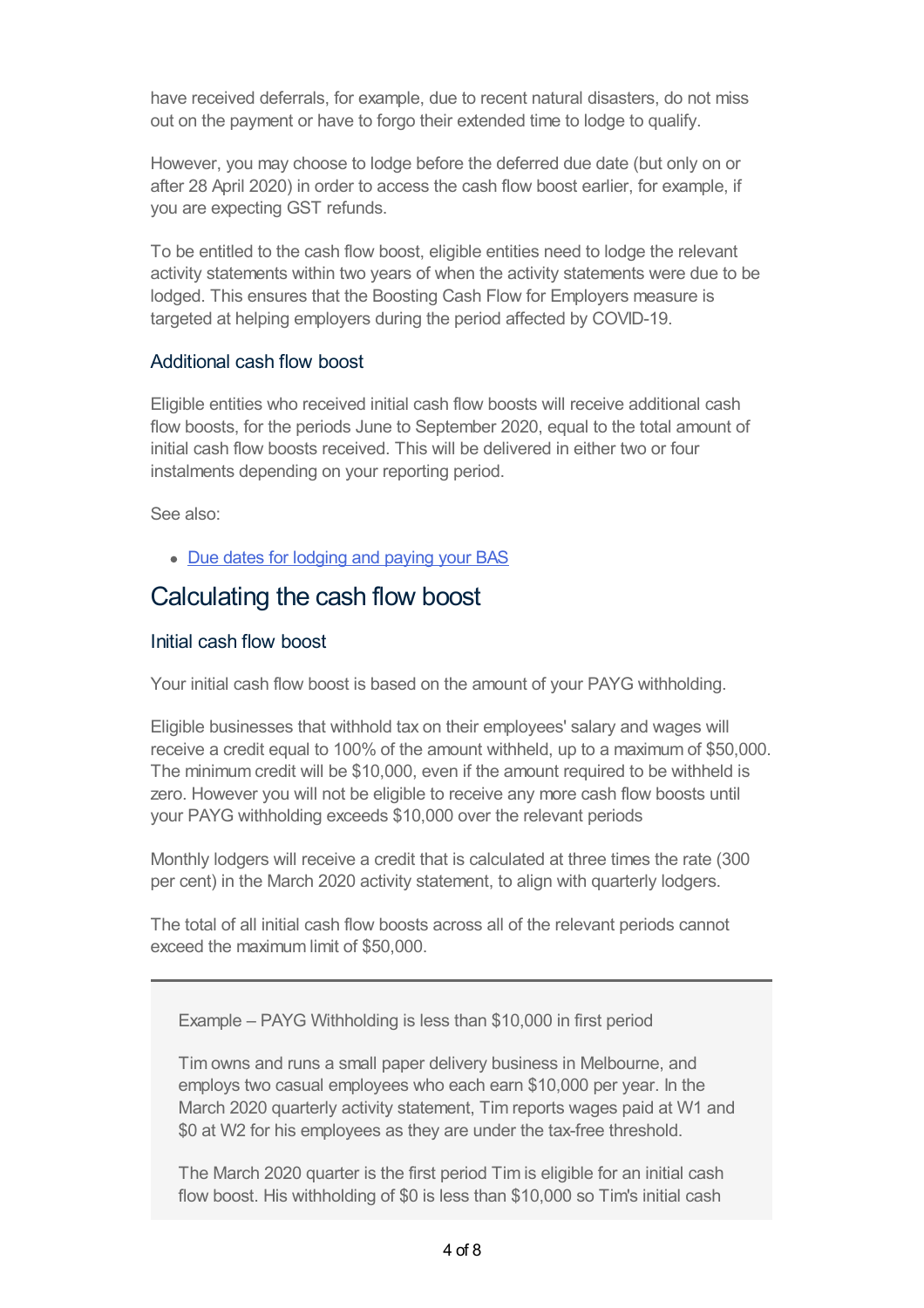flow boost will be the minimum amount \$10,000.

Tim will not receive any further initial cash flow boosts unless his withholding in the June 2020 quarter is greater than \$10,000.

Example – Total cash flow boosts reaches maximum limit of \$50,000

Sarah owns and runs a building business in South Australia and employs 8 construction workers on average full-time weekly earnings who each earn \$89,730 per year. In the months of March, April, May and June for the 2019– 20 income year, Sarah reports wages paid at W1 and withholding of \$15,008 for her employees at W2 on each activity statement.

For March 2020, Sarah's initial cash flow boost is three times her withholding (W2). This equates to \$45,024 (\$15,008 3). As this amount is greater than \$10,000, Sarah will receive a cash flow boost of \$45,024.

For April 2020, Sarah's withholding is \$15,008, however there is only \$4,976 of initial cash flow boosts remaining before she reaches the \$50,000 limit. She will receive a further initial cash flow boost of \$4,976.

Sarah will not receive any further initial cash flow boosts after she has reached the \$50,000 limit.

#### Additional cash flow boost

The amount of additional cash flow boosts you are entitled to is based on the value of initial cash flow boosts you received.

If you lodge quarterly business activity statements you will receive 50% of your total initial cash flow boosts for each activity statement.

If you lodge monthly business activity statements you will receive 25% of your total initial cash flow boosts for each activity statement.

Example – quarterly activity statement

Tim received initial cash flow boosts of \$10,000. When Tim lodges his June and September 2020 quarterly business activity statements he will receive additional cash flow boosts as follows:

- \$5,000 for quarter ended June 2020,
- \$5,000 for quarter ended September 2020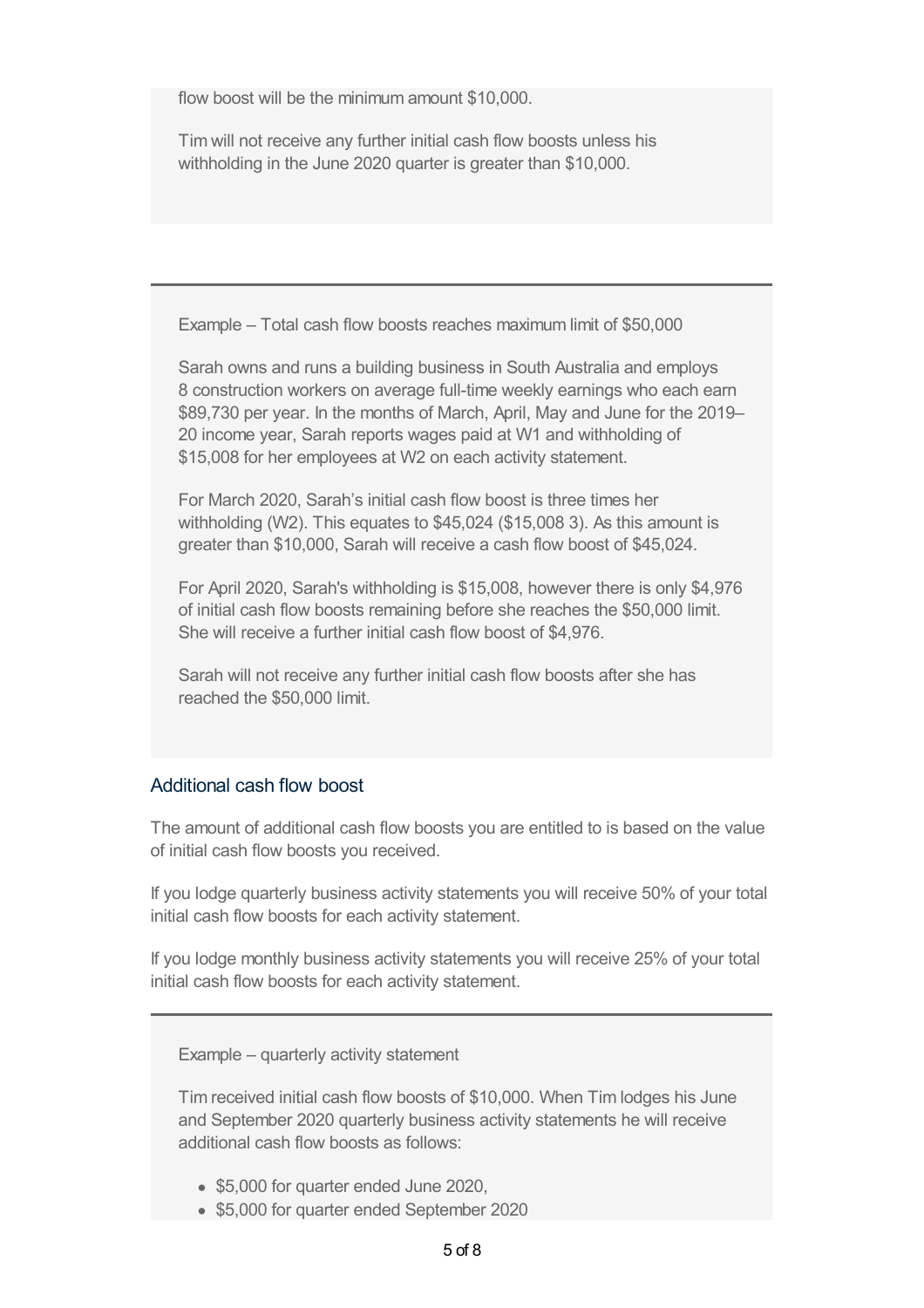Example – monthly activity statement

Sarah received the maximum initial cash flow boosts of \$50,000. When Sarah lodges her June to September 2020 business activity statements she will receive additional cash flow boots as follows:

- June 2020, \$12,500
- July 2020, \$12,500
- August 2020, \$12,500
- September 2020, \$12,500

## Accessing the cash flow boost

You do not need to apply for the cash flow boosts. If you are eligible, the cash flow boosts will be automatically applied to your account when you lodge your activity statement for the relevant periods.

To access the cash flow boost, you must lodge your activity statement. If you do not need to lodge an activity statement in respect of you PAYG withholding we are working through a solution and will update our website with more information on what you need to do.

The cash flow boosts will be applied to reduce liabilities arising from the same activity statement. This will result in eligible entities being required to pay less to the  $ATO$ 

Generally where a credit exceeds your other tax liabilities, we will provide you with a refund of the excess amount. Where a credit exceeds your other tax liabilities, we will provide you with a refund of the excess amount.

You may also receive a refund if you overpay your activity statement because your system was unable to take the cash flow boost into consideration when working out how much was payable.

If you are placed in a refund position, we will generally deliver the refund within 14 days.

Example – overpaying activity statement

Your software calculates that your liability for the quarterly March 2020 activity statement is \$12,500 (without taking into account any initial cash flow boost you may be entitled to), which you pay immediately. The ATO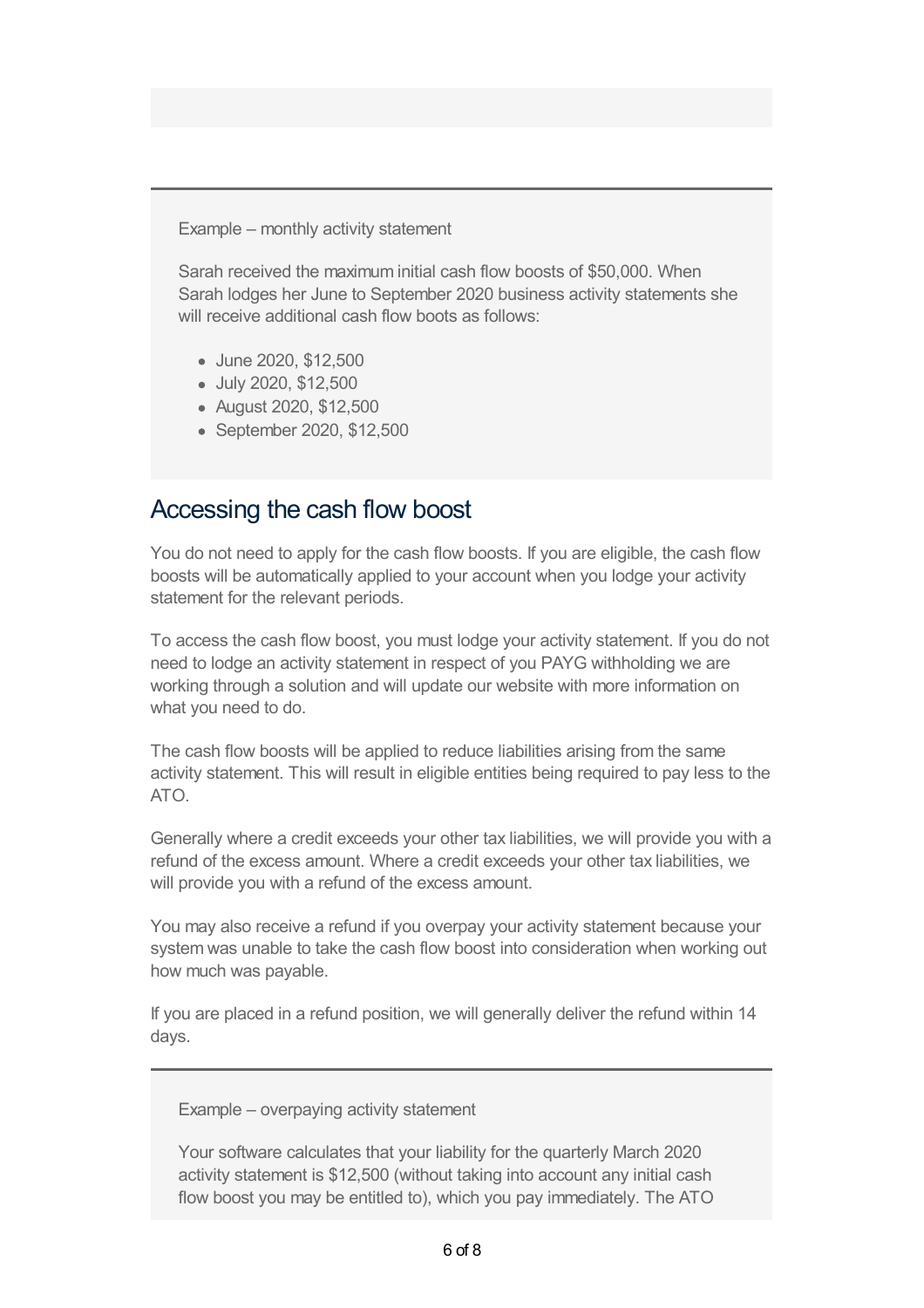calculates that you are entitled to an initial cash flow boost of \$10,000 meaning you overpaid the March 2020 quarterly activity statement by \$10,000. Generally the overpayment of \$10,000 will be refunded to you.

## Tax consequences

All cash flow boosts are tax free (non-assessable non-exempt income) and are not required to be paid back when your cash flow improves. However, if you have been paid more cash flow boosts than you are entitled to, you will be required to repay the excess.

The boost is not subject to GST as you are not making or agreeing to make a supply for the payment.

You will still be entitled to a deduction for PAYG withholding paid.

There is no effect on tax paid by employees in respect of their salary and wages.

### **Schemes**

You will not be eligible for cash flow boosts if you (or a representative) have entered into or carried out a scheme for the purpose of:

- becoming entitled to cash flow boosts when you would otherwise not be entitled, or
- increasing the amount of the cash flow boosts.

This may include restructuring your business or the way you usually pay your workers to fall within the eligibility criteria, as well as increasing wages paid in a particular month to maximise the cash flow boost amount.

Any sudden changes to the characterisation of payments made may cause us to investigate whether the payments are in fact wages. If the payments are wages, we may consider the characterisation of past payments, including whether they should have been subject to PAYGW and whether super guarantee contributions should have been made. You may also have FBT obligations that have not yet been met.

See also:

- [COVID-19](https://www.ato.gov.au/Individuals/Dealing-with-disasters/In-detail/Specific-disasters/COVID-19/)
- Instant asset [write-off](https://www.ato.gov.au/Business/Depreciation-and-capital-expenses-and-allowances/Simpler-depreciation-for-small-business/Instant-asset-write-off/)
- Building better [business](https://www.ato.gov.au/Business/Depreciation-and-capital-expenses-and-allowances/Backing-business-investment---accelerated-depreciation/)

#### Our commitment to you

We are committed to providing you with accurate, consistent and clear information to help you understand your rights and entitlements and meet your obligations.

If you follow our information and it turns out to be incorrect, or it is misleading and you make a mistake as a result, we will take that into account when determining what action, if any, we should take.